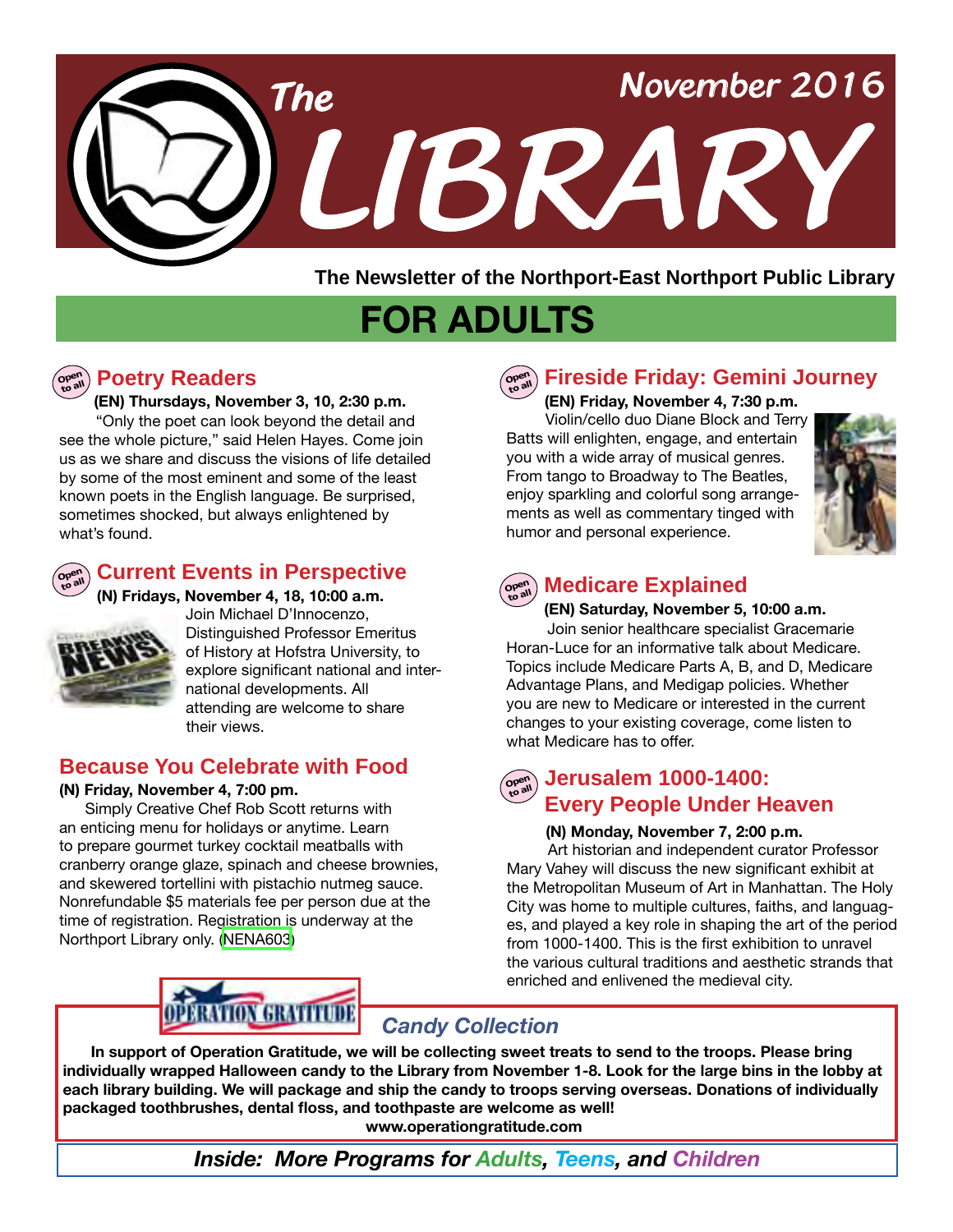#### **Blood Pressure Check**

**Wednesday, November 2,** 

**(N) 9:30-10:30 a.m. and (EN) 11:00 a.m.- 12:00 p.m.** A nurse from Visiting Nurse Service is available to provide a free blood pressure check. No registration required.



 **(EN) Wednesday, November 30, 7:00 p.m.** Learn intermediate techniques in slide animation and graphics, transitions, formatting, and more. Prerequisite: Introduction to Microsoft PowerPoint or equivalent. Registration begins November 16. ([NENC022](http://alpha1.suffolk.lib.ny.us/record%3Dg1001644~S43))

**(N) Thursday, November 17, 2:00 p.m.** Join us for an overview of iPhone features including online access, text messages, checking email, and making phone calls. We will cover preinstalled apps, show you how to add apps, and review the most important settings on your phone.

#### **(N) Friday, December 2, 7:30 p.m.**

Enjoy the glistening beauty inside *Canta Libre* as

each of the five ensemble members is featured in this all new program. Included will be works by Roussel, Schulhoff, Beethoven, and Sir Arnold Bax. Concert will be followed by a reception and refreshments.



#### **(N) Thursday, December 8, 7:00 p.m.**

 This hands-on class provides an understanding of the latest version of Windows. Learn how to use the desktop to work with files, folders, and applications. Use the new start menu, help, search, and much more. Prerequisite: basic computer knowledge. Registration begins November 22. ([NENC131](http://alpha1.suffolk.lib.ny.us/record%3Dg1040832~S43))

# **FOR ADULTS**

#### *Career Programs*

#### **Current Job Hunting Strategies (N) Monday, November 7, 7:00 p.m.**

 Career Advisor Annette Krauss will present current job hunting strategies in this program for the active job seeker. Ms. Krauss will demonstrate how to use up-todate templates for a dynamic cover letter, resume, and thank you letter. Learn how to set up an account on LinkedIn and Indeed.com for your job search. Registration begins on November 1. [\(NENR107](http://alpha1.suffolk.lib.ny.us/record%3Dg1067568~S43))

#### **Open Document Shredding Day**

**(EN) Wednesday, November 30, 11:00 a.m.**  The year 2016 marks the 75th anniversary of the Japanese attack on Pearl Harbor and our entry into WWII. Why did the Japanese attack and could we have done anything to prevent it? Join author-historian Martin Levinson to discuss these and other questions surrounding that infamous event.

**(N) Monday, December 5, 7:00 p.m.**

With guidance from the Baking Coach, make your own colorful candy bark to give as a gift this

holiday season. Peppermint, white chocolate cranberry, and marble pretzel crunch barks will be created and packed up in a bakery box to take home. Registration begins November 21. ([NENA606\)](http://alpha1.suffolk.lib.ny.us/record%3Dg1067466~S43)

# **FOR ADULTS**

- 2 -



#### **Holiday Candy Bark**



#### **Medicare Counseling**

**(N) Tuesday, November 15, 9:30-11:30 a.m.** ([NENA608](http://alpha1.suffolk.lib.ny.us/record%3Dg1067455~S43))

**(EN) Wednesday, November 16, 10:00 a.m.-12:00 p.m.**  ([NENA609](http://alpha1.suffolk.lib.ny.us/record%3Dg1067457~S43))

#### **Open to all Do-ing Music presents Harp Quintet**

A volunteer HIICAP counselor will answer questions about Medicare and supplementary insurance. Registration begins November 3.

**On**

**(EN) Saturday, November 19, 2:00-4:00 p.m.**   *East Northport Library parking lot (rain or shine)* Bring your personal documents and watch as they

Take in the sights and sounds of New York City with reduced-rate group tickets on the Long Island Rail Road. You will meet a Library staff member at the station house at 8:55 a.m. (transfer at Huntington). Your return ticket is good on any Northport-bound train that leaves Penn Station before midnight. **Register in person at either library building** 

**beginning November 12.** Tickets are limited.

are shredded in the shredding truck operated by Quality Shredding.

#### **Open to all Banjo Bob and Crazy Henry** l



#### **Hands On Introduction to Mac iPhoto**

**Limit:** 3 boxes (standard size storage box) or 3 bags (paper or clear plastic)

**Recommended items:** bills, bank statements, receipts, medical, insurance, and tax records

# **Hands On Introduction to Windows 10**

**Prohibited items:** plastic, wet paper, metal, books, CDs, credit cards, film, photographs

#### **NAC Presents Raisins & Almonds:**<br> **Alla Jewish Songs from the Heart**

**This service is available on a first-come, first-served basis and will end at 4:00 p.m. or when the truck is full.**

#### **(N) Tuesday, November 15, 7:00 p.m.**

Mr. Lazzaro was the Holiday and State Dinner Floral Director for the Ford, Carter, and Reagan administrations. In addition to presenting a photographic tour of the White House, he will create a silk floral centerpiece to give away as a raffle prize.

#### **Open to all Decorating the White House with Frank Lazzaro**



**"Veterans Healing Through Art" by VAMC Northport Veterans**

#### **Hands Intermediate Microsoft PowerPoint**

#### **Holiday Guitar Workshop with Chris Fury**

## **Professionalism & Workplace Etiquette**

#### **(EN) Wednesday, November 9, 7:30 p.m.**

# **Hands On Introduction to**

Are you trying to stand out at work? Are you hoping to be considered for a promotion? In this workshop presented by Career Counselor Casey Savin, you will learn how to excel in the workplace and shine as an extraordinary employee. Registration begins on November 1. [\(NENR108](http://alpha1.suffolk.lib.ny.us/record%3Dg1067566~S43))

**(N) Wednesday, November 2, 7:00 p.m.**

 Work with images and pictures. Learn how to alter images including sizing, shaping, and coloring. Re-touch, filter, and add effects to create works of art, or just use the editing tools to turn your digital photos into magnificent ones. Prerequisite: comfort with a Mac computer. Registration is underway. ([NENC205](http://alpha1.suffolk.lib.ny.us/record%3Dg1067232~S43)).

#### **(EN) Monday, December 5 & 12, 7:00 pm.**

 Guitar virtuoso, composer, and instructor Chris Fury will play some seasonal songs as well as explain the fundamentals of guitar playing in this two-part

series. Both electric and acoustic guitars are welcome, and no previous music experience is required. Registration begins November 21 ([NENA607](http://alpha1.suffolk.lib.ny.us/record%3Dg1067561~S43))



# **LEARN**

#### **Remembering Pearl Harbor Open to all**

 **(EN) Thursday, November 10, 7:00 p.m.** Learn the basics of designing a slide show including creating, saving, editing, formatting, and adding multimedia objects and animation. Prerequisite: intermediate computer skills. Registration begins November 1. ([NENC038](http://alpha1.suffolk.lib.ny.us/record%3Dg1003402~S43))

## $\left(\begin{smallmatrix} \infty & 0\\ 0 & 0 \end{smallmatrix}\right)$  SeniorNet: The iPhone

**Microsoft PowerPoint (N) Saturday, December 3, 9:18 a.m Departure from Northport Station, Round Trip \$10 per person**

A non-refundable \$10 fee (cash or check payable to The Friends of the Library) is due at the time of registration. [\(NENA605\)](http://alpha1.suffolk.lib.ny.us/record%3Dg1067680~S43)

## **On-Your-Own Train Trip to New York City**

**(N) Sunday, November 13, 2:00 p.m.** 

Playing banjo, keyboard, and trombone, Bob Fuhr and Henry Newberger will entertain you with music and comedy from the Roaring 20s through the Fabulous

50s. Enjoy classics from Gershwin, Porter, and more.

#### **(N) Wednesday, November 9, 7:00 p.m.**

Singer/songwriter Lois Morton will take you on a musical journey of Jewish music from Eastern Europe, via Second Avenue, through two World Wars, and into the American mainstream. She will be accompanied by Larry Moser on guitar and accordion.

**Northport and East Northport Library Galleries**

**Join us for an Art Talk on Wednesday, November 9, 6:30-9:00 pm at the Northport Library**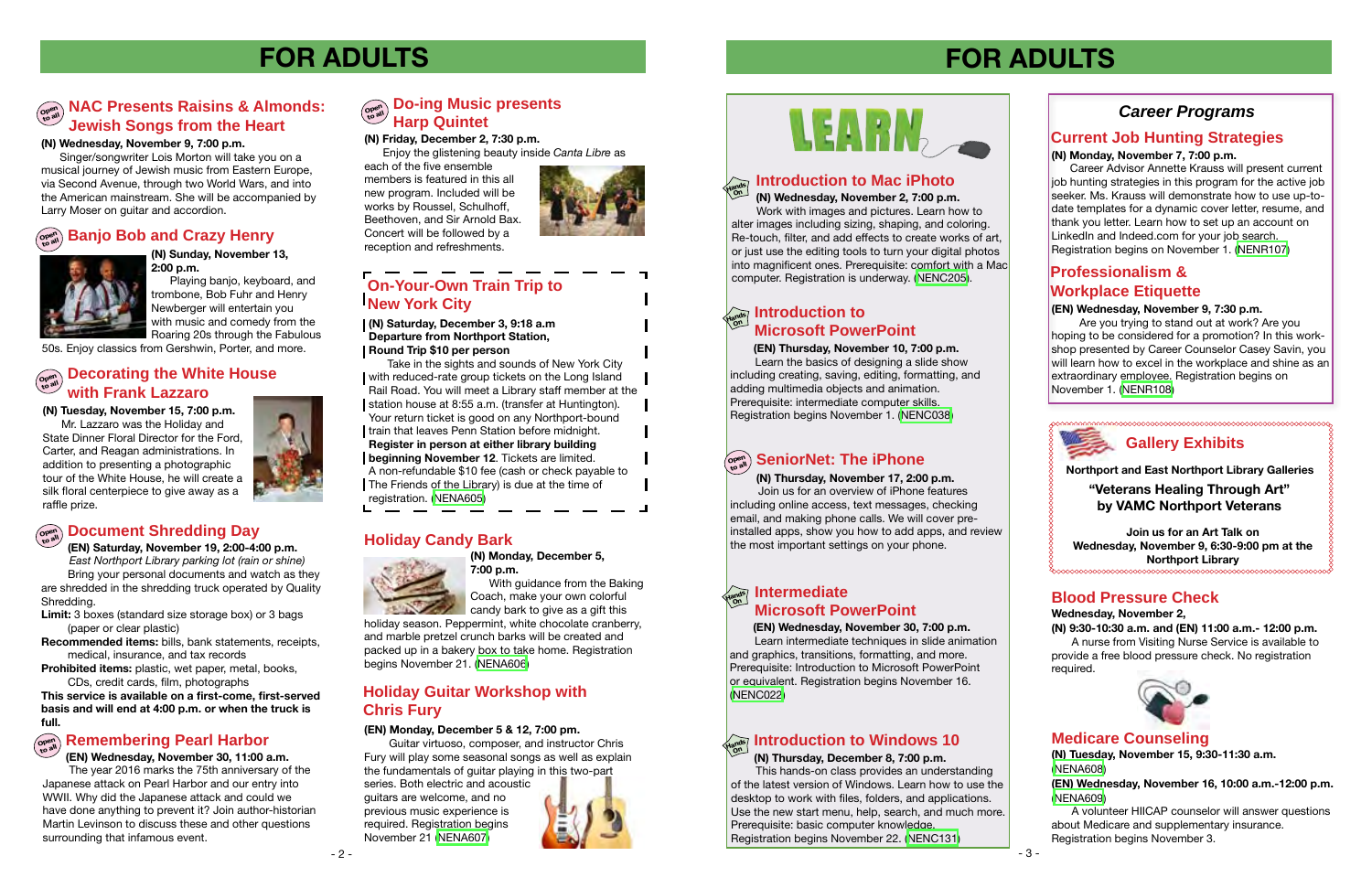*Open to students in grades 8-12*

**(N) Friday, November 4, 7:30-8:45 p.m**

Do you love to write? Join fellow writers to discuss your ideas and get feedback on your work. New members are always welcome. ([NENY923](http://alpha1.suffolk.lib.ny.us/record%3Dg1067209~S43))

## **Closed captioning will be displayed. How to Pay Wholesale for College** Conversations Spanish in a group setting.

**(N) Saturday, November 12, 1:00-2:30 p.m.** Play the fun card battle game *Magic: The Gathering.* Please bring your own *Magic: The Gathering* decks. [\(NENY925](http://alpha1.suffolk.lib.ny.us/record%3Dg1067211~S43))

#### **Registration for Teen programs and Volunteer Opportunities begins November 1.**

#### **Guitar Jam Group**



**(EN) Tuesday, November 8, 2:45-4:15 p.m.** Assist children in grades 1-5 as

they create Lego projects and earn community service credit. ([NENY930\)](http://alpha1.suffolk.lib.ny.us/record%3Dg1067234~S43)

#### **(EN) Monday, November 14, 7:00-8:00 p.m.**

 Help write holiday greetings to our troops overseas. Materials, ideas, and refreshments will be provided. [\(NENY931\)](http://alpha1.suffolk.lib.ny.us/record%3Dg1067241~S43)

# **FOR ADULTS**

**(N) Monday, November 28, 7:00 p.m.** The group will discuss *Go Set a Watchman* by Harper Lee.



## $\left(\begin{smallmatrix} \mathbf{C}\mathbf{C}\mathbf{C}\mathbf{C}\mathbf{C}\mathbf{C}\mathbf{C} \end{smallmatrix}\right)$  Cinema at the Library



**(EN) Friday, November 25, 7:00 p.m.**

 This informal reading group is designed for intermediate English language learners. Pick up this month's reading selections at the East Northport Circulation Desk.

#### **Practice Makes Perfect**

**(EN) Mondays, November 7 & 21, 10:00 a.m.**

 Practice your English conversation skills and gain more confidence communicating in English in this friendly discussion class. Registration begins November 1. ([NENA612\)](http://alpha1.suffolk.lib.ny.us/record%3Dg1067633~S43)

#### **Let's Talk: English Conversation**

#### **Quick Reads Open to all**

Meet new friends and practice your English language conversation in a relaxed and friendly environment.

#### *Café Society* **Fridays, (EN) November 18 and (N) November 25, 2:00 p.m.**

 **(EN) Friday, November 4, 18, & December 2, 7:00 p.m. Open to all**

 In the 1930s, a young Bronx native moves to Hollywood where he falls in love with the secretary of his powerful uncle, an agent to the stars. After returning to New York, he is swept up in the vibrant world of high society nightclub life. Rated PG-13. 96 min.

We will discuss selected stories from the collection *Knockout* by John Jodzio.

#### **Friday Movies**



**(N) Friday, November 4, 7:00-8:30 p.m.** Come join your fellow Fandom Fans as we enjoy all things Pokémon! [\(NENY922\)](http://alpha1.suffolk.lib.ny.us/record%3Dg1067137~S43)

#### **Lego Volunteers**



**(N) Tuesday, November 8, 9:45-11:15 a.m. Earn volunteer credit while assisting children with a** craft project. [\(NENY929\)](http://alpha1.suffolk.lib.ny.us/record%3Dg1067233~S43)

#### **Teen Writers Workshop**

#### **Magic: The Gathering**

#### **Fandom Friday: Pokémon**



**(N) Friday, November 18, 7:00-8:30 p.m.**

 Are you learning how to play the acoustic guitar? Join fellow teen guitar players and share skills, songs, and stories. Please bring your own instrument. ([NENY926](http://alpha1.suffolk.lib.ny.us/record%3Dg1067213~S43))



**(N) Saturday, November 19, 1:00-2:00 p.m.** Come core an apple on an old fashioned peeler, make pie crust, cook it in a quesadilla press, and eat it! ([NENY928](http://alpha1.suffolk.lib.ny.us/record%3Dg1067147~S43))



Midnight Rising

**TON1** HORWIT

## **Apple Pie Time**



**Teen Volunteer Opportunities** *Open to students in grades 7-12* You may choose one volunteer opportunity in addition to Teen Advisory Board.

#### **Crafty Teens**

#### **Teen Advisory Board: Holiday Letters to the Troops**

#### **Curious George Party Volunteers**

**(N) Friday, November 25, 1:45-3:15 p.m.** 

 Earn volunteer credit while assisting children with crafts and games in celebration of Curious George's anniversary. [\(NENY934\)](http://alpha1.suffolk.lib.ny.us/record%3Dg1067245~S43).

#### **(N) Tuesdays, November 1, 8, 15, 22, & 29, 2:00 p.m.**

 Practice your basic Spanish conversation by using the popular Mango Languages, an online resource provided by the Library. In each weekly meeting, participants will focus on and practice a chapter of Mango Conversations Spanish in a group setting.

## **Mango Conversations Spanish**

#### **Truth Be Told**

#### **Page Turners**

#### **Novel Ideas**

## **Short Story Central**

**(N) Tuesday, November 1, 7:00 p.m.**

#### **(N) Thursday, November 3, 7:00 p.m.** Our nonfiction group will discuss

*Midnight Rising: John Brown and the Raid that Sparked the Civil War* by Tony Horwitz.

#### **(N) Thursday, November 10, 2:00 p.m.** The group will discuss *Circling the Sun by* Paula McLain.

#### *The Meddler*

**Friday, (N) November 4, 2:00 p.m.**  An aging widow from New York City follows her daughter to Los Angeles in hopes of starting a new life after her husband passes away. Rated PG-13. 100 min.



*For Parents of Teens* **(N) Thursday, November 10, 7:00-8:30 p.m.**

 Join college finance consultant Andy Lockwood for an informative and entertaining seminar on



the best-kept secrets of securing the ideal financial aid package. This program is designed for families who think they do not qualify for financial aid. [\(NENY924\)](http://alpha1.suffolk.lib.ny.us/record%3Dg1067140~S43)



#### **Elephant & Piggie Celebration Volunteers**

#### **(N) Monday, November 21, 3:45-5:15 p.m.**

 Have fun helping children with crafts and games in an Elephant & Piggie themed celebration. ([NENY933\)](http://alpha1.suffolk.lib.ny.us/record%3Dg1067243~S43)

**(N) Wednesday, November 16, 6:30 p.m.**

 Join Huntington's Cinema Arts Centre co-director Dylan Skolnick to view and discuss *Hunt for the Wilderpeople*. The film is about a defiant city kid who gets a fresh start in the New Zealand countryside. When an unexpected tragedy occurs, he and his new foster family find themselves on the run. Rated PG-13. 101 min.







New members welcome!

*Copies of the books are available at the Northport Library Circulation Desk. Short stories are available at both buildings.*

> *Did you know that the Library offers online tutorials and test preparation databases?*



 $\overline{a}$ 

**ePrep** is an online database that  $TCD$  contains video based prep courses for the SAT, PSAT, ACT, PLAN, and SSAT.



**Learning Express Library** is an interactive database with a variety of tutorials, skill builders, and practice exams for college entrance, academic achievement, and for the PSAT, ACT, and SAT.

*Both are accessible from home with your Library barcode and password. Any questions? Please ask a Teen Librarian.*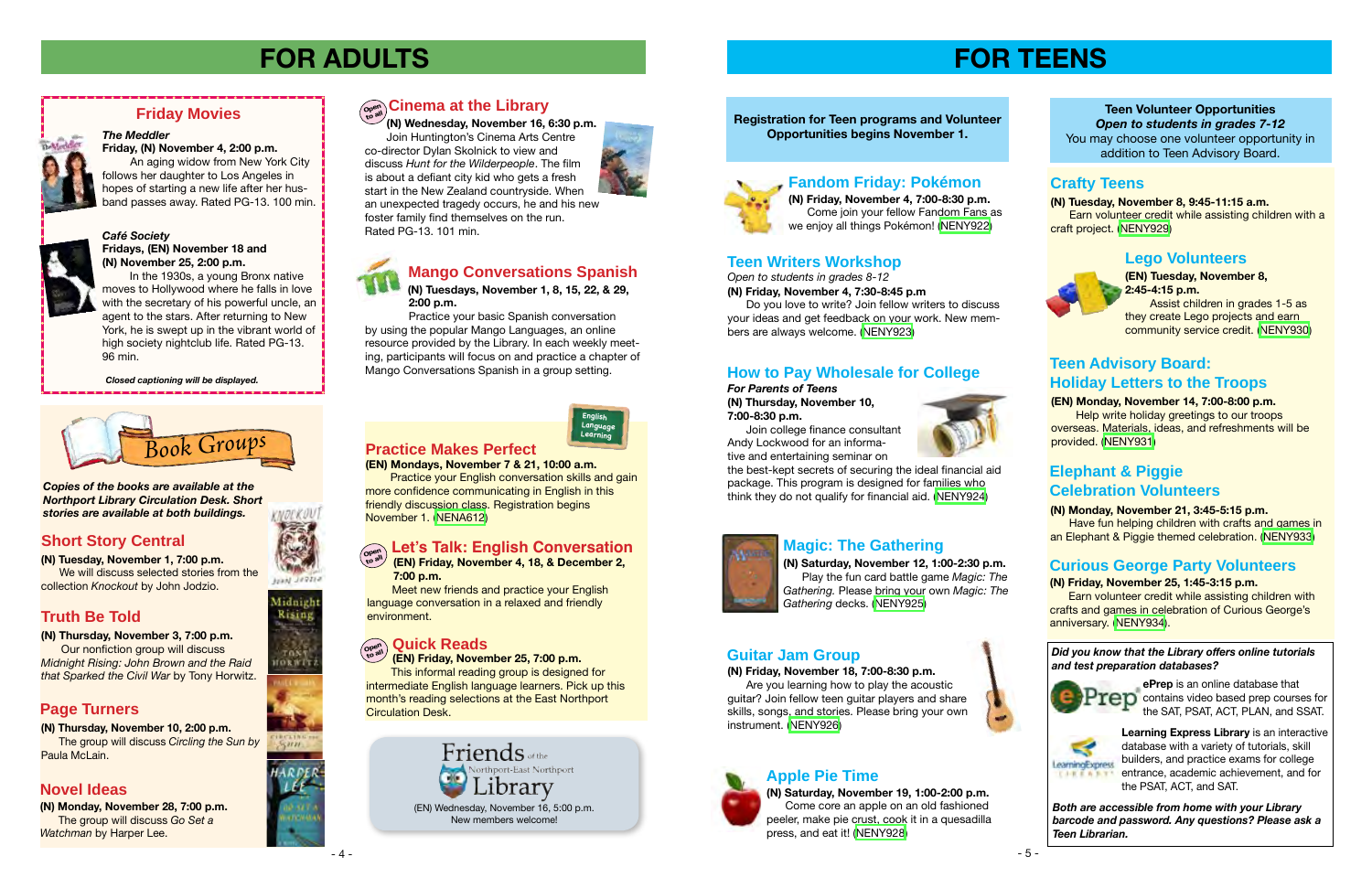# **FOR CHILDREN**



**Registration for the following series programs begins Thursday, November 3. (***One series program per child please***)**

#### **Sing & Play**

#### **(EN) Mondays, November 14, 21, 28, 10:00 a.m.** ([NENJ971](http://alpha1.suffolk.lib.ny.us/record%3Dg1067525~S43)) **or 11:00 a.m.** [\(NENJ972\)](http://alpha1.suffolk.lib.ny.us/record%3Dg1067526~S43)

*Children 1-3 years with adult; siblings welcome* Sing songs and rhymes while using scarves, bells, balls, and hoops that engage children with music and physical activity to reinforce early literacy skills and foster a love of language. (30 min.)

> *Children birth-5 years with adult; siblings welcome* Stop by and enjoy stories about our fine feathered friends in this active family storytime, complete with rhymes, music, and more! (30 min.)

## $\frac{1}{\alpha \alpha \beta}$  Curious George Party

#### drop **2 Anything Goes Legos Community Community Anything Goes Legos Community Community Community Community** Community Community Community Community Community Community Community Community Community Community Community **in**

#### **(N) Tuesday, November 8, 10:00 a.m.**

 *Children 3-10 years with adult; siblings welcome* Celebrate the presidential election with a room full of patriotic craft projects. A small group experience will also be available. (60 min.)

#### **Programs for families**

#### **(EN) Tuesday, November 22, 7:00 p.m.**

#### $\mathbb{M}$ <sub>dro</sub>p>્ર Newbery Club **in**

# **FOR CHILDREN**

#### **Books a Poppin' drop**

#### **PJ Storytime: Turkey Trots 'n Tots**

**(N) Fridays, November 4, 18, 10:00 a.m. (EN) Fridays, November 4, 18, 10:00 a.m.**  *Children birth-5 years with adult* **in**

 Stop by for this drop-in storytime. We'll read stories, sing songs, share rhymes and fingerplays, and have fun in this interactive program for families. (30 min.)

> **(N) Monday, November 28, 7:00 p.m.**  *Children in grades 4 and up*

 We will be discussing Newbery contender *Maybe a Fox* by Kathi Appelt. Please call the Library to reserve your copy. The Club meets monthly through January 2017 when an election is held to determine which book the members think is the best of the year. New members are always welcome. (60 min.)

**(EN) Tuesday, November 8, 3:00 p.m.**  *Children in grades 1-5*

 creation that will go on display in the Children's Room. Use the Library's Legos to build your own (45 min.)



Learn about the different kinds of bullying, what to do when bullying occurs, and ways to help—both the bully and the victim. (90 min.) Registration begins November 3. ([NENJ991](http://alpha1.suffolk.lib.ny.us/record%3Dg1067304~S43))





#### **Global Rhythms**

#### **Musical Instrument Petting Zoo**

#### **Preschool Storytime**

#### **(EN) Tuesdays, November 15, 22, 29, December 6, 1:00 p.m.** ([NENJ975](http://alpha1.suffolk.lib.ny.us/record%3Dg1067473~S43))

*Children 4-5 years; independent*

who would like to practice tricks at home. (60 min.) Registration begins November 19. [\(NENJ994\)](http://alpha1.suffolk.lib.ny.us/record%3Dg1067681~S43)

Children listen to stories, sing songs and rhymes that increase vocabulary and letter knowledge, and participate in hands-on activities to recreate the narrative elements of the stories. (40 min.)

#### **Independent program**

#### **Paws to Read**

#### **(N) Saturday, November 19, 10:00 a.m.**

*Children 3-5 years with adult; siblings welcome*

You and your child will enjoy fun and educational activities designed to encourage early reading, math, and social readiness skills, and also create a craft. (60 min.) [\(NENJ973](http://alpha1.suffolk.lib.ny.us/record%3Dg1067474~S43))

This multicultural, interactive musical journey around the world is fun for the entire family. (60 min.) Registration is underway. ([NENJ970](http://alpha1.suffolk.lib.ny.us/record%3Dg1065873~S43))

 Through a grant from the Staller Center for the Arts, children can touch and play woodwind, string, and brass instruments with Stony Brook University music students. An additional sensory-friendly small group experience will be provided. (45 min.) Registration begins November 3. [\(NENJ987\)](http://alpha1.suffolk.lib.ny.us/record%3Dg1065879~S43)

#### **Elephant & Piggie's Thank-O-Rama**

#### **(N) Monday, November 21, 4:00 p.m.**

Enjoy a family friendly concert for little ones who love music, movement . . . and

*Children in grades K-3*

 Learn about the importance of being thankful with your favorite Mo Willems duo! Each child will create their own Elephant & Piggie themed placemat to take home. (60 min.) Registration begins November 3. [\(NENJ988\)](http://alpha1.suffolk.lib.ny.us/record%3Dg1067136~S43)

**(N) Monday, November 14** *Children in grades 1-5*

 Children will practice reading aloud to a certified therapy dog. Select a book from the Library's collection or bring a book from home. Registration begins November 2. Choose one 15-minute session:

**6:30-6:45 p.m.** [\(NENJ980](http://alpha1.suffolk.lib.ny.us/record%3Dg1065875~S43)) **7:00-7:15 p.m.** [\(NENJ982\)](http://alpha1.suffolk.lib.ny.us/record%3Dg1065877~S43) **6:45-7:00 p.m.** [\(NENJ981](http://alpha1.suffolk.lib.ny.us/record%3Dg1065876~S43)) **7:15-7:30 p.m.** [\(NENJ983\)](http://alpha1.suffolk.lib.ny.us/record%3Dg1065878~S43)

#### **(N) Wednesday, November 30, 7:00 p.m.**

#### **All About Bullying: Go Global: Germany What Parents Need to Know**

**(N) Friday, November 18, 4:00 p.m.**

#### **Vote for Crafts drop in**

 *Children in grades K-3* Discover Deutschland through games, music, stories, and art! (60 min.) Registration begins November 3. [\(NENJ986\)](http://alpha1.suffolk.lib.ny.us/record%3Dg1066970~S43)

*Children in grades K-5; adults and siblings welcome* 

 Magic can be a great way to help develop interactive social skills. A professional magician will give close-up demonstrations that include the audience and reveal the secrets behind certain magic tricks. Materials will be provided for those

#### **Dino-Sing**

#### **The Bookmark Spot**

*Stop by the Library and pick up the November bookmark by William Parker. A reading list compiled by Children's Librarians is on the back.*



**See any of our Children's Librarians for more information and to sign up!**

## **1,000 Books Before Kindergarten**



**Ongoing program**

**Time for Tots**

**(N) Tuesdays, November 15, 22, 29, 10:00 a.m.** *Children 2-5 years with adult; siblings welcome*

#### **(N) Saturday, November 5, 10:00 a.m.**

 *Children 5 years and up; adults and siblings welcome*

#### **(EN) Saturday, December 10, 3:00 p.m. Inclusive Family Magic**

#### **(EN) Friday, November 25, 2:00 p.m.**

*Children 3-10 years with adult; siblings welcome* Celebrate the 75th anniversary of Curious George with games, crafts and a photo op with the Man with the Yellow Hat. (60 min.)

## **Parenting Program**

#### **(N) Monday, December 5, 10:00 a.m.**

*Children birth-5 years with adult; siblings welcome*

dinosaurs! (30 min.) Registration begins November 14. ([NENJ992](http://alpha1.suffolk.lib.ny.us/record%3Dg1065880~S43))

#### **Habitat for Humanity: Community Awareness for Families**

#### **(N) Thursday, December 8, 7:00 p.m.**

*Children in grades K-5; adults and siblings welcome* Enjoy listening to the book *The Carpenter's Gift* by David Rubel, and learn how the Rockefeller Center Christmas tree relates to Habitat for Humanity. An organization representative will also discuss the impact Habitat has on Long Island. (45 min.) Registration begins November 14. ([NENJ993](http://alpha1.suffolk.lib.ny.us/record%3Dg1067143~S43))



#### **Dragons and Dreams**

#### **(N) Sunday, December 4, 2:00 p.m.**

 *Children in grades K-5; adults and siblings welcome* Science meets storytelling in this spectacular dragon adventure which features interactive experiments with dry ice, fog, bubbles, and flying rockets. (45 min.) Registration begins November 14. [\(NENJ995\)](http://alpha1.suffolk.lib.ny.us/record%3Dg1067585~S43)